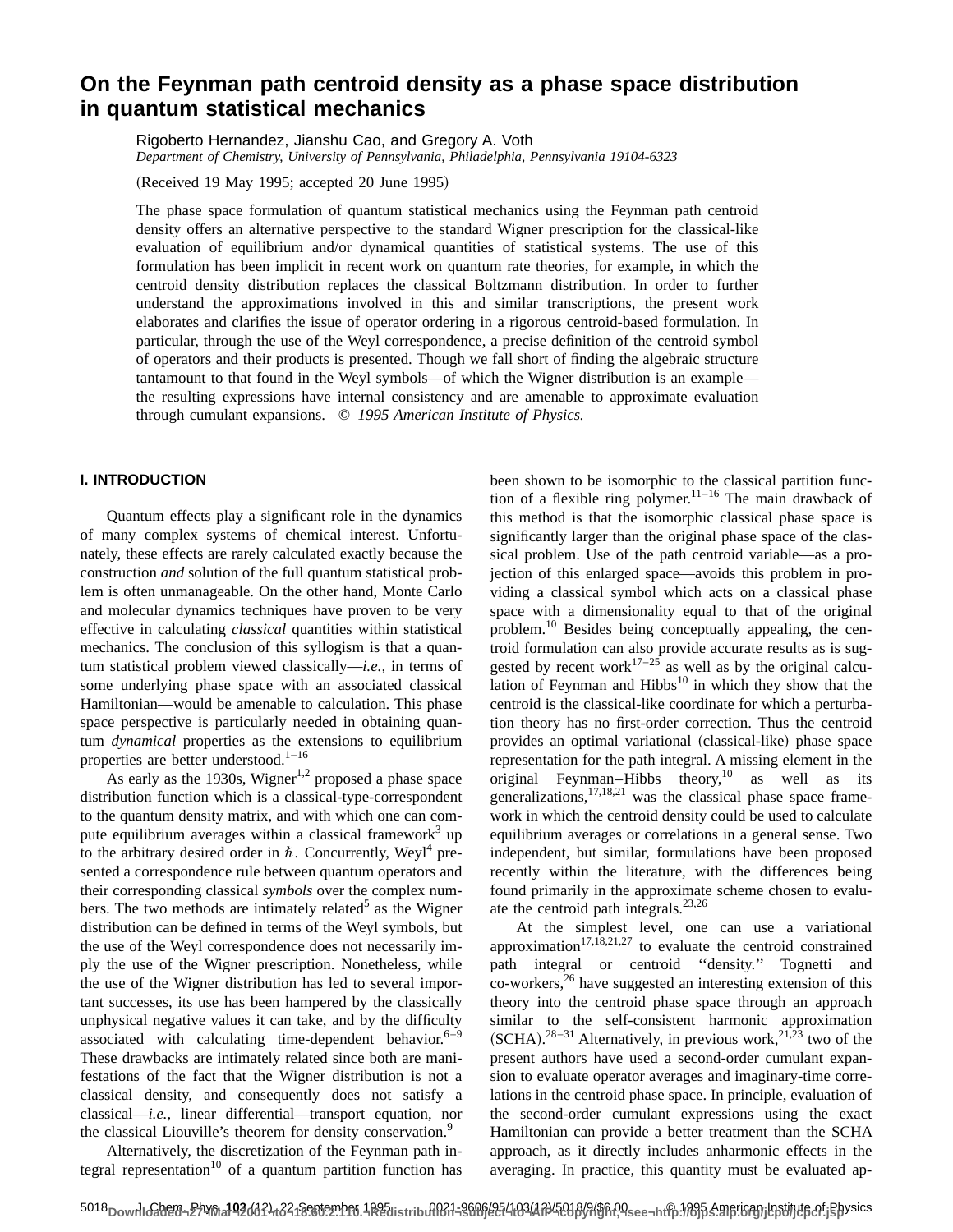proximately or numerically; in particular, if a harmonic approximation is employed, the error is on the same order as that of the harmonic estimates. $25$  In summary, the cumulant approach has the advantages that, unlike the SCHA estimate, it provides a systematic method for obtaining the phase space centroid representation of equilibrium quantities for a general potential, and it need not involve the SCHA. However, the presentation in Ref. 23 of the phase space centroid formulation did not stress the correspondence between quantum operators and their symbols, or the associated problems resulting from non-commutative operators, and this paper serves to clarify these concepts.

The outline of the paper is as follows: The phase space path centroid density perspective is reviewed in Sec. II. In order to construct the desired averages, one must first stipulate the quantum-classical correspondence. In this work, the Weyl ordering  $rule<sup>4</sup>$  is used to specify the canonical ordering for the quantum mechanical operators, and some relevant results are reviewed briefly in Sec. III. (This is a natural choice for the correspondence and it is also the one taken by Tognetti and coworkers.) $^{26}$  In Sec. IV, the equilibrium average with respect to the centroid density is rigorously derived using a proof based on the earlier heuristic argument of Ref. 23. The two primary differences between this derivation and the previous one are  $(a)$  that care is taken to establish the appropriate classical correspondents—*symbols*—to the quantum operators, and (b) that the non-commutativity of the position and momentum operators is explicitly considered. As a consequence, the final general expressions are actually of a different form, with the earlier *literal* results<sup>23</sup> being related to it by a stationary phase approximation. The centroid-based expression for imaginary-time correlation functions is obtained in Sec. V taking advantage of this earlier analysis. As in previous work,  $2^{1,23}$  the form of these averages lends itself to a second-order cumulant expansion and the revised expressions are presented in Sec. VI. These formulas provide a rigorous justification for the practical algorithm implicit in the earlier work for the inclusion of non-commutative effects. The generalization of these formulas for the construction of real-time correlation functions<sup>22,23</sup> is presented in Sec. VII. Finally, some suggestions for the implementation of this formulation are discussed in the concluding Sec. VIII.

For simplicity, the following conventions have been adopted in the notation throughout the paper. Vectors and matrices are not explicitly identified through the notation. The phase space is assumed to be 2*N*-dimensional and contains the element  $z = (p,q)$  with position *q* and momentum  $p$ . In general, position (momentum) components of a phase space variable are referred to through a *q* (*p*) subscript. An operator *Oˆ* is specifically identified as such by an overhat.

## **II. PHASE SPACE FEYNMAN PATH CENTROID DENSITY**

The phase space centroid density is defined through the constrained path integral $^{23,26}$ 

$$
\rho_c(\zeta_c) = \int \mathfrak{D}\zeta \delta(\zeta_c - \zeta_0) e^{-S[\zeta(\cdot)]/\hbar}, \qquad (2.1)
$$

where  $\zeta_c$  is a phase space vector, and  $\zeta_0$  is a functional of the Feynman path  $\zeta(\cdot)$  defined through the centroid formula,<sup>10</sup>

$$
\zeta_0 = (\hbar \beta)^{-1} \int_0^{\hbar \beta} d\tau \zeta(\tau). \tag{2.2}
$$

[Note that the center dot in the notation " $\zeta(\cdot)$ " is used to emphasize that  $\zeta$  is a path—i.e., a function of the imaginary time—and not the value  $\zeta(\tau)$  specified by the dummy index  $\tau$ . The notation which this would otherwise afford is not desirable here—though standard in the literature—as the path *and* the value it can take at a particular imaginary time slice will often appear within the same formula. The action functional for the imaginary-time phase space path integral is the usual action over the path  $\zeta(\cdot)$ ,

$$
S[\zeta(\cdot)] = \int_0^{\hbar \beta} d\tau \mathfrak{L}[\zeta(\tau)], \qquad (2.3)
$$

but with the imaginary-time Lagrangian,  $32$ 

$$
\mathfrak{L}(\zeta) = \frac{1}{2}\zeta_p \cdot m^{-1} \cdot \zeta_p - i\zeta_p \cdot \dot{\zeta}_q + V(\zeta). \tag{2.4}
$$

The ultimate goal of the centroid formulation of quantum statistical mechanics is to obtain expressions in which the final statistical quantities are obtained by averaging over the distribution of the effective classical-like phase space variable  $\zeta_c$ —i.e., the centroid.<sup>21,23,26</sup> This is tantamount to requiring that averages be computed through the classicallike partition expression,

$$
\langle \hat{A} \rangle = \frac{\int d\zeta a_c(\zeta) \rho_c(\zeta)}{\int d\zeta \rho_c(\zeta)},\tag{2.5}
$$

where the *centroid symbol a<sub>c</sub>* corresponds to the operator *Aˆ* . Either because the algebraic structure of this symbol is intrinsically interesting, or because of the importance of correlation functions in statistical mechanics, it is also useful to derive a *centroid*  $\star$ -product rule,

$$
(\hat{A}\hat{B})_c = a_c \star b_c, \qquad (2.6)
$$

in analogy to the Weyl \*-product to be reviewed in the next section. Given the centroid symbols of operators one can proceed to calculate exact quantum statistical mechanical averages through Eq.  $(2.5)$  within a calculation which has a classical structure. In this work, we fall short of obtaining the general rule  $[Eq. (2.6)]$  and present a result only for centroid symbols within a trace. This, however, is sufficient to evaluate thermodynamic quantities. Moreover, the formalism to be presented can be used to guide the approximate derivations of these quantities using the cumulant expansion<sup>23</sup> or the  $SCHA<sup>26</sup>$  for the centroid symbol, or using analogous techniques to those employed for the Wigner distribution.<sup>3,7,8,33</sup>

#### **III. WEYL CORRESPONDENCE RULE**

The first step in obtaining the centroid symbol requires an identification between an operator and its classical symbol. The Weyl correspondence provides a natural identification in which the position and momentum operators are treated on an equal footing, and as such is an ideal choice for the centroid phase space objects we wish to construct.<sup>4,34</sup>

Downloaded¬27¬Mar¬2001¬to¬18.60.2.\PhemRedistribution\%aliged\ted\@Reptemberid\@Requestion-http://ojps.aip.org/jcpo/jcpcr.jsp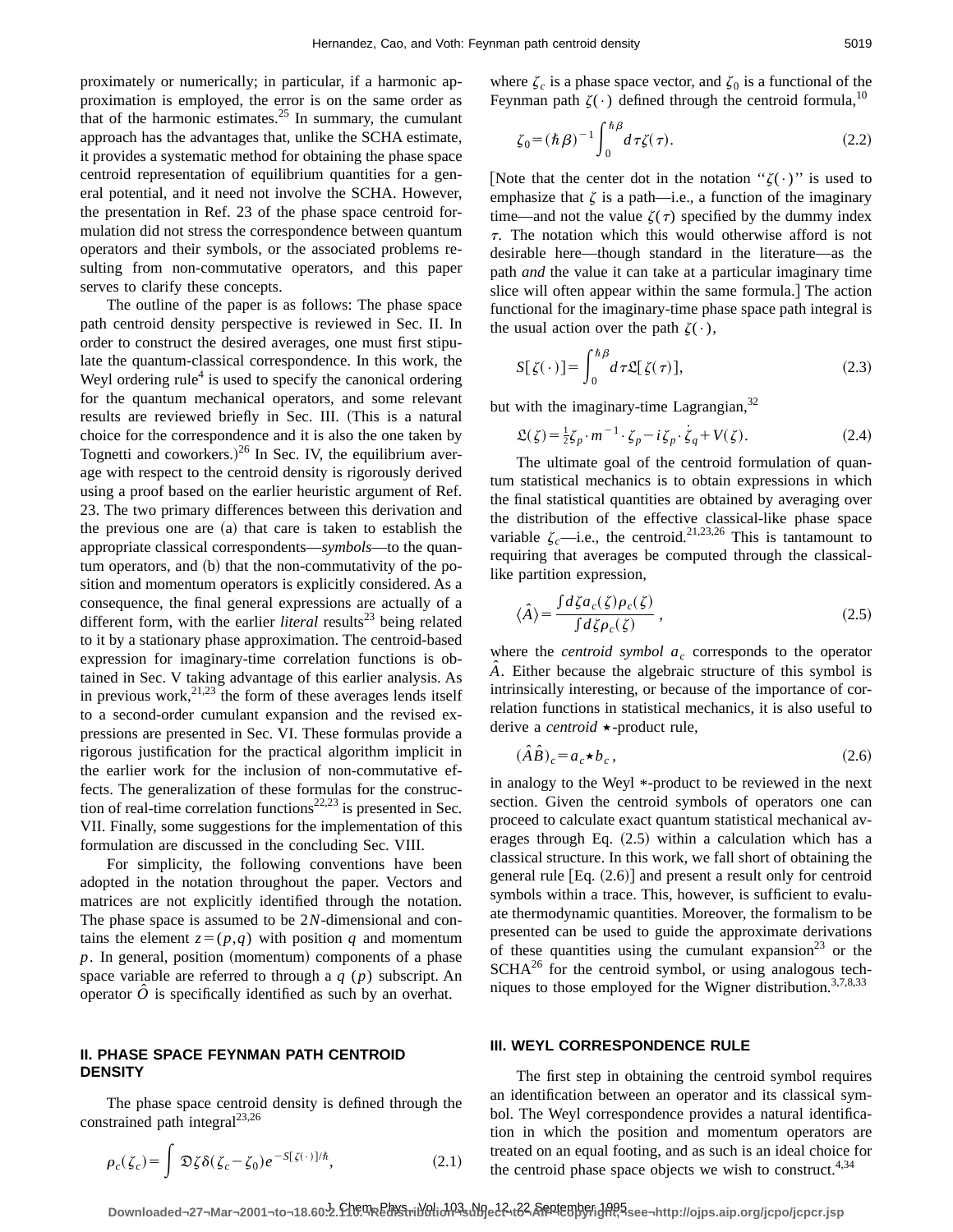The canonical ordering of the position and momentum operators is fixed through the parametric family of Heisenberg operators:4,34

$$
\hat{T}(p,q) \equiv e^{i(p\hat{q}-q\hat{p})/\hbar},\tag{3.1}
$$

where the hats denote operators. Alternatively, one can use a *qˆ*-before-*pˆ* or *pˆ* -before-*qˆ* ordering, for example, as was done implicitly in the centroid phase space formulation of Ref. 23. Though these are simpler, they do not place momentum and position on the same footing, nor do they manifestly provide a Fourier structure to the representation. It is these two features of the Heisenberg operators which are exploited in the construction of the centroid symbols in the remainder of this work.

The Weyl correspondence rule between an operator and its *symbol* can be defined implicitly through the Heisenberg operators.<sup>34</sup> The alternate symbol  $\phi_a$ , corresponding to the operator  $\hat{A}$ , is defined through either of the equations:

$$
\hat{A} = (2\pi\hbar)^{-N} \int dz \phi_a(z) \hat{T}(z), \qquad (3.2a)
$$

$$
\phi_a(z) = \text{Tr}[\hat{T}(z)^\dagger \hat{A}].\tag{3.2b}
$$

The symbol  $a$  corresponding to the operator  $\hat{A}$  is implicitly defined through the alternate symbol,

$$
(\hat{A})_s = a(z) = (2\pi\hbar)^{-N} \int dz' \phi_a(z') e^{i(p'q - q'p)/\hbar},
$$
\n(3.2c)

or

$$
\phi_a(z) = (2\pi\hbar)^{-N} \int dz' a(z') e^{i(p'q - q'p)/\hbar}.
$$
 (3.2d)

Intuitively, the one-to-one correspondence between an operator and its symbol can be seen from the fact that each can be uniquely represented by the Fourier-like components  $\phi_a$ . The uniqueness of the projection from the operator onto its symbol can also be seen through the more standard—but equivalent—definition of the Weyl symbol, $3$ 

$$
a(z) = \int dx' e^{ipx'/\hbar} \langle x - \frac{1}{2}x' | \hat{A} | x + \frac{1}{2}x' \rangle.
$$
 (3.3)

In this work, Eq.  $(3.2)$  is preferred because its structure is symmetric in the position and momentum variables as well as being reminiscent of the Fourier transformations used in the earlier heuristic arguments of the phase space centroid formalism.23

The symbol of a product of operators is related through the \*-product, defined by

$$
a * b \equiv (\hat{A}\hat{B})_s = a e^{i\tilde{A}/2\hbar}b,\tag{3.4}
$$

where  $\tilde{\Lambda}$  is the Janus operator which acts as a differential on both sides, 5,35,36

$$
\vec{\Lambda} \equiv \sum_{i} \frac{\dot{\vec{\partial}}}{\partial q_{i}} \frac{\vec{\partial}}{\partial p_{i}} - \frac{\dot{\vec{\partial}}}{\partial p_{i}} \frac{\vec{\partial}}{\partial q_{i}},
$$
\n(3.5)

where the overarrows indicate the directionality of the operator. However, it turns out that within a trace the \*-product reduces to a simple product, and thus traces can be obtained easily through the relation,

$$
\operatorname{Tr}\hat{A}\hat{B} = (2\pi\hbar)^{-N} \int dz a(z)b(z), \qquad (3.6)
$$

where it should be emphasized that there is no approximation involved in this relation.<sup>34</sup> The approximations involved in using the Weyl correspondence will in general arise either because the symbol is obtained approximately, or because it is time-evolved through the classical equations of motion rather than through the correspondence of the time-evolved quantum operator.

The Wigner distribution is the symbol corresponding to the density matrix.3,34 As such all of the properties described thus far for general operators apply to calculations using the Wigner distribution. However, the use of the Weyl correspondence rule does not require that this be the distribution, and in the remaining sections the centroid density will emerge as an alternative phase space distribution, with the Weyl symbols providing the underlying form for the classical analogues of the quantum operators.

## **IV. EQUILIBRIUM AVERAGES**

The equilibrium average of a quantity can be written in terms of the averages of the Heisenberg operators using the alternate symbols, as

$$
\langle \hat{A} \rangle = (2\pi\hbar)^{-N} \int dz_0 \phi_a(z_0) \langle \hat{T}(z_0) \rangle.
$$
 (4.1)

Each of the equilibrium averages of the Heisenberg operators may in turn be calculated through the Feynman path integral,

$$
\langle \hat{A} \rangle = Z^{-1} (2 \pi \hbar)^{-N} \int dz_0 \phi_a(z_0)
$$
  
 
$$
\times \int \mathfrak{D} \zeta T[\zeta(\cdot); z_0] e^{-S[\zeta(\cdot)]/\hbar}, \qquad (4.2)
$$

where each  $\zeta(\cdot)$  is a continuous phase-space path indexed by an imaginary time between 0 and  $\hbar \beta$ ; and *T* is an expectation value of the Heisenberg operator taken between a particular set of time slices of the path integral,

$$
T[\zeta(\cdot);z_0] \equiv \frac{\langle \zeta_q(\tau+\epsilon) | \hat{T}(z_0) | \zeta_p(\tau) \rangle}{\langle \zeta_q(\tau+\epsilon) | \zeta_p(\tau) \rangle}, \qquad (4.3)
$$

where the time  $\epsilon$  in  $\tau + \epsilon$  denotes the subsequent time slice in the discretized representation of the path, and represents an ''infinitesimal'' time in the continuum limit. Note that because of the invariance of the trace, Eq.  $(4.2)$  is independent of  $\tau$ , and thus  $\tau$  has not been included within the argument of *T*.

The centroid variable  $\zeta_c$ , and the fluctuation of the Feynman path about it through the relation,

$$
\tilde{\zeta}(\tau) \equiv \zeta(\tau) - \zeta_c, \qquad (4.4)
$$

provides a change-of-variables in the path integral  $[Eq. (4.2)]$ which converts it to the suggestive form,

Downloaded¬27¬Mar¬2001¬to¬18.60<sup>.b</sup>. ?h wRedistribution ?subject Art 2 And temps in the alter-http://ojps.aip.org/jcpo/jcpcr.jsp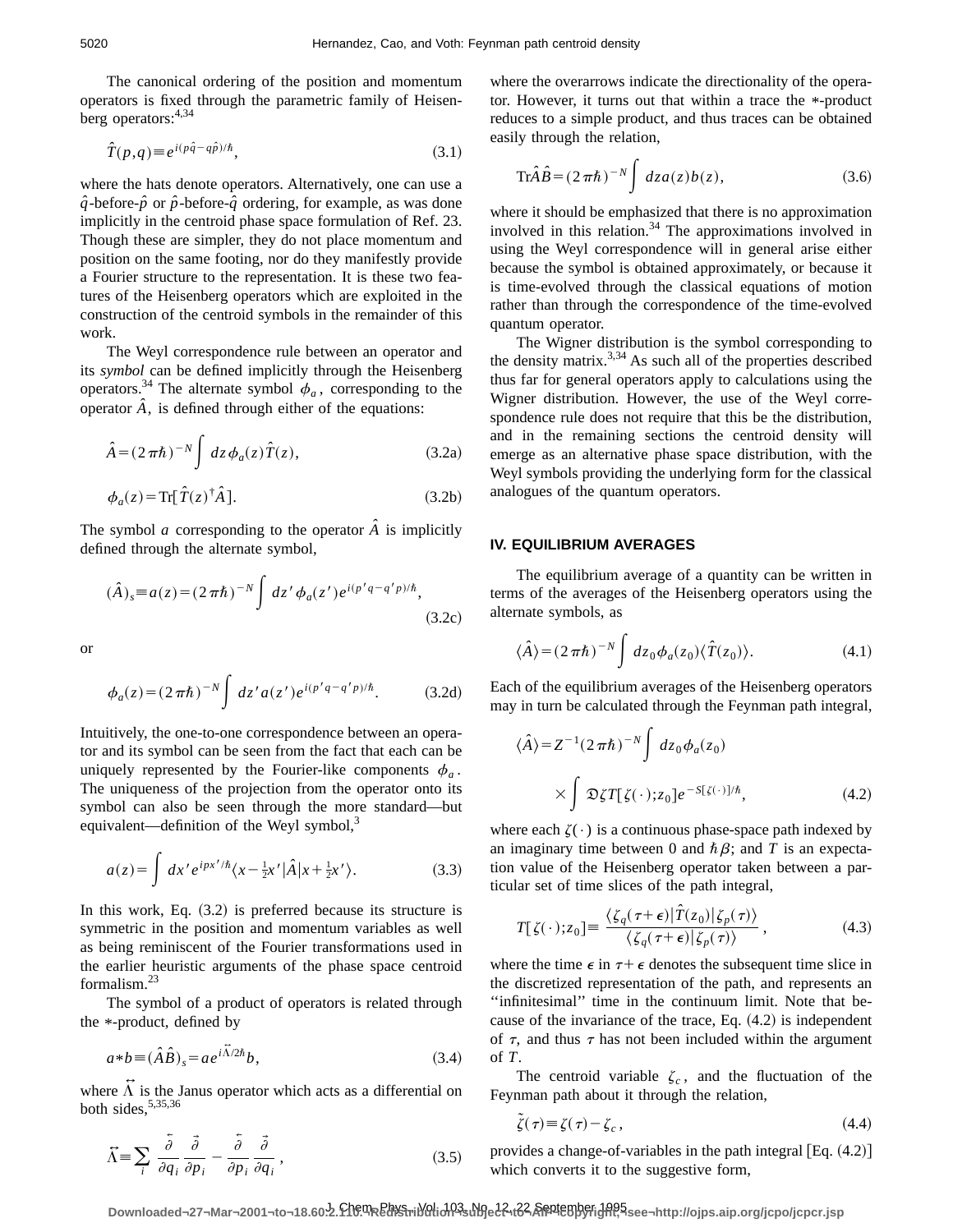$$
\langle \hat{A} \rangle = Z^{-1} \int d\zeta_c a_c(\zeta_c) \rho_c(\zeta_c), \tag{4.5}
$$

where

$$
a_c(\zeta_c) \equiv \rho_c(\zeta_c)^{-1} (2\pi\hbar)^{-N} \int \mathfrak{D}\tilde{\zeta} \int dz_0 \phi_a(z_0) T
$$
  
 
$$
\times [\zeta_c + \tilde{\zeta}(\cdot); z_0] e^{-S[\zeta_c + \tilde{\zeta}(\cdot)]/\hbar}.
$$
 (4.6)

Equation  $(4.5)$  is precisely of the form in Eq.  $(2.5)$  since the partition function *Z* is just the integral over the centroid density. What remains is to simplify the form of the centroid symbol  $a_c$ .

The matrix element *T* provides the first departure from the derivation in the earlier work.<sup>23</sup> If the operator  $\hat{A}$  consisted exclusively of commuting position and momentum operators, i.e.,

$$
\hat{A} = A(\hat{x}_{\parallel}, \hat{p}_{\perp}),\tag{4.7}
$$

where  $x_{\parallel}$  and  $x_{\perp}$  represent orthogonal Cartesian subspaces of the configuration space, then the matrix elements  $\hat{T}$  depend only on  $\zeta(\tau)$  through the expression,

$$
T[\zeta(\cdot);z_0] = e^{i[p_0 \cdot x_\parallel(\tau) - q_0 \cdot p_\perp(\tau)]/\hbar},\tag{4.8}
$$

where the invariance of the trace has been used. Up to a trivial sign, Eq.  $(4.8)$  provides the Fourier expansion which led to the configuration representation or momentum representation results for the centroid formula obtained earlier.<sup>21,23</sup> However for an arbitrary operator, all of the matrix elements,

$$
T[\zeta(\cdot);z_0] = e^{i[p_0 \cdot \zeta_q(\tau + \epsilon) - q_0 \cdot \zeta_p(\tau)]/\hbar} e^{-ip_0 \cdot q_0/2\hbar}, \qquad (4.9)
$$

contribute. The presence of the  $\epsilon$  infinitesimal time is thus a manifestation of the non-commutation between position and momentum, as is the presence of the second term on the right-hand side of the equality in Eq.  $(4.9)$ . In the continuum limit of the Feynman path integrals, non-continuous paths are significant, and the  $\epsilon$  term can play a non-trivial role in the calculation.

Upon combining equations  $(4.6)$  and  $(4.9)$ , a Fourier expansion of the alternate symbol into the Weyl symbol of *Aˆ* and some standard manipulation leads to

$$
a_c(\zeta_c) = \rho_c(\zeta_c)^{-1} (\pi \hbar)^{-N} \int dz_1 a(z_1) \int \mathfrak{D}\tilde{\zeta}
$$
  
 
$$
\times \Upsilon_1[z_1, \zeta_c; \tau, \tilde{\zeta}(\cdot)]e^{-S[\zeta_c + \tilde{\zeta}(\cdot)]/\hbar}, \qquad (4.10a)
$$

where

$$
\Upsilon_1[z_1,\zeta_c;\tau,\tilde{\zeta}(\,\cdot\,)] \equiv e^{-2i[q_1-\zeta_{c,q}-\tilde{\zeta}_q(\tau+\epsilon)][p_1-\zeta_{c,p}-\tilde{\zeta}_p(\tau)]/\hbar},\tag{4.10b}
$$

and  $\tau$  is explicitly referenced for later convenience though the trace is invariant to it. Other than for a trivial sign in the Fourier components, Eq.  $(4.10)$  reduces essentially to Eq.  $(2.9)$  in Ref. 23,

$$
a_c^{\text{SPA}}(\zeta_c) = \rho_c(\zeta_c)^{-1} (2\pi\hbar)^{-N} \int dz \phi_a(z) e^{-i(q\zeta_{c,p} - p\zeta_{c,q})/\hbar}
$$
  
 
$$
\times \int \mathfrak{D}\tilde{\zeta} e^{-i[q\tilde{\zeta}_p(\tau) - p\tilde{\zeta}_q(\tau + \epsilon)]/\hbar} e^{-S[\zeta_c + \tilde{\zeta}(\cdot)]/\hbar},
$$
(4.11)

upon integration over  $z_1$  through the stationary phase approximation (SPA). This should not be surprising as the SPA ignores the higher order terms which manifest the noncommutativity of the position and momentum operators, and this is precisely what was not explicitly addressed in the earlier analysis. Equation  $(4.10)$ , however, contains no approximation and is the central result of this section. Alternatively, the approximate evaluation of Eq.  $(4.10)$  using a cumulant expansion—see Sec. VI—does retain terms arising from the non-commutativity.

We note, in passing, that the equilibrium average of an operator can be written with respect to the Wigner distribution as

$$
\langle \hat{A} \rangle = Z^{-1} (2 \pi \hbar)^{-N} \int dz a(z) (e^{-\beta \hat{H}})_{s}, \qquad (4.12)
$$

where here the Wigner distribution has been explicitly written as the Weyl symbol of the Boltzmann density. Since the operator  $\hat{A}$  is arbitrary, comparison with Eq.  $(4.10)$  suggests the following path integral form for the Wigner distribution:

$$
(e^{-\beta \hat{H}})_{s}(z) = 2^{N} \int \mathfrak{D}\zeta e^{-2i[q-\zeta_q(\tau+\epsilon)][p-\zeta_p(\tau)]/\hbar} e^{-S[\zeta(\cdot)]/\hbar},
$$
\n(4.13)

which is equivalent to the path integral evaluation of the definition in Eq.  $(3.2)$ .

#### **V. IMAGINARY-TIME CORRELATION FUNCTIONS**

In the  $\tau \rightarrow 0$  limit, the imaginary-time correlation function,  $\langle \hat{A}(\tau) \hat{B}(0) \rangle$ , reduces to the equilibrium average of the operator product,  $\hat{A}\hat{B}$ . To illustrate that this is indeed the case, both of these expressions are explicitly presented in this section. This comparison further illustrates the necessary role played by the infinitesimal  $\epsilon$  in representing noncommutativity in the continuum limit.

#### **A. Zero imaginary-time case**

As before, the equilibrium average of a product of operators,  $\hat{A}$  and  $\hat{B}$ , may be written in terms of their corresponding alternate Weyl symbols,

$$
\langle \hat{A}\hat{B} \rangle = (2\pi\hbar)^{-2N} \int dz_a \int dz_b \phi_a(z_a) \phi_b(z_b)
$$
  
 
$$
\times \langle \hat{T}(z_a) \hat{T}(z_b) \rangle.
$$
 (5.1)

This may be evaluated most directly by taking advantage of the product rule of Heisenberg operators,  $34$  which may be written as

$$
\hat{T}(z_a)\hat{T}(z_b) = \hat{T}(z_a + z_b)e^{i(p_aq_b - q_ap_b)/2\hbar}.\tag{5.2}
$$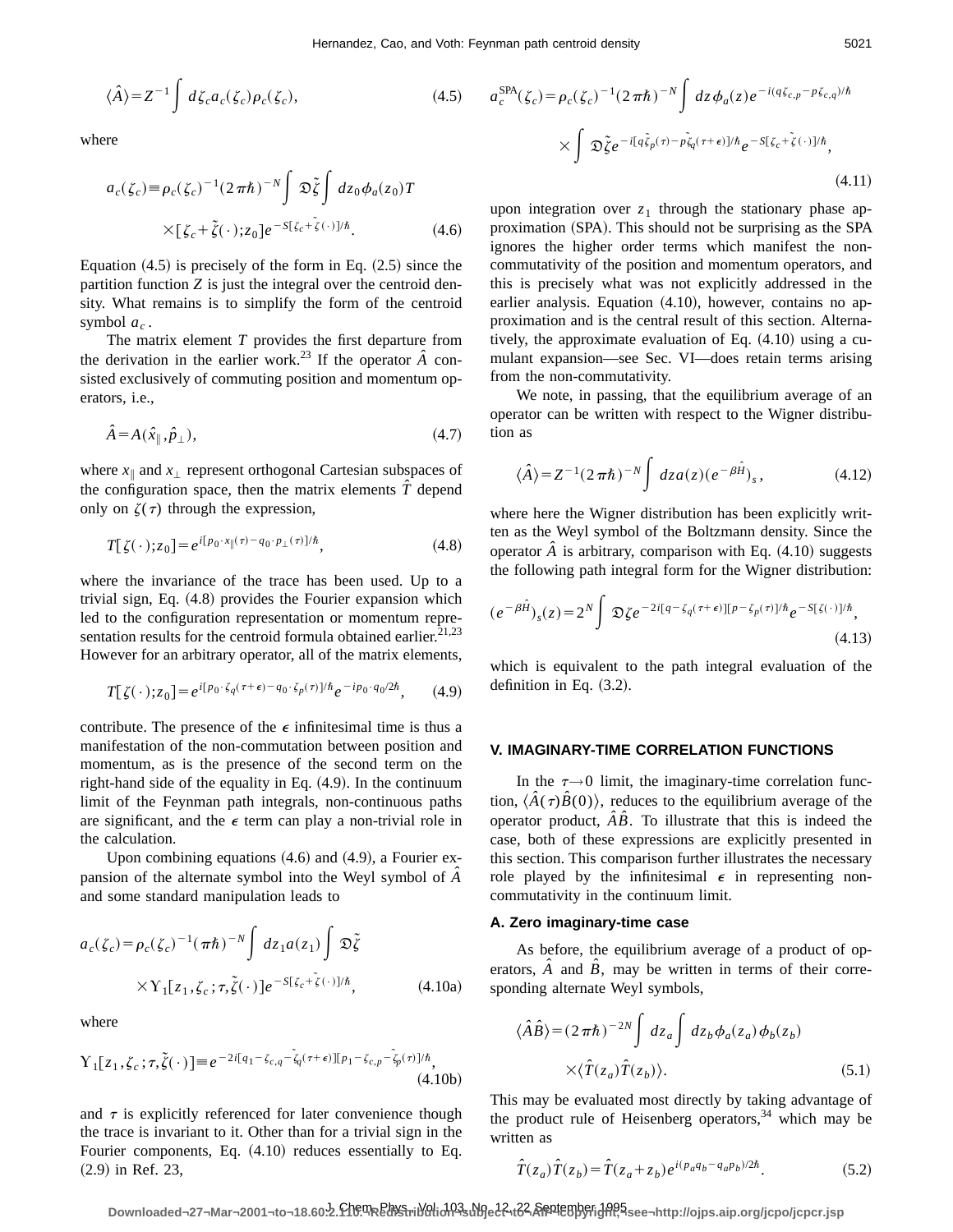With this substitution, the derivation is now analogous to that employed in the previous section for the equilibrium average, and the result follows similarly, providing

$$
\langle \hat{A}\hat{B}\rangle = Z^{-1} \int d\zeta_c(\hat{A}\hat{B})_c \rho_c(\zeta_c), \qquad (5.3)
$$

where

$$
(\hat{A}\hat{B})_c = \rho_c(\zeta_c)^{-1} (\pi \hbar)^{-2N} \int dz_a \int dz_b a(z_a) b(z_b)
$$

$$
\times \int \mathfrak{D}\tilde{\zeta} Y_2[z_a, z_b, \zeta_c; \tau, \tilde{\zeta}(\cdot)]e^{-S[\zeta_c + \tilde{\zeta}(\cdot)]/\hbar}, \tag{5.4a}
$$

and

$$
\begin{split} \Upsilon_{2} [z_a, z_b, \zeta_c; \tau, \tilde{\zeta}(\cdot)] \\ &= e^{-2i[(q_b - q_a)\zeta_{c,p} - (p_b - p_a)\zeta_{c,q} + q_a p_a + q_b p_b - 2q_b p_a]\hbar} \\ &\times e^{-2i[(q_b - q_a)\tilde{\zeta}_p(\tau) - (p_b - p_a)\tilde{\zeta}_q(\tau + \epsilon)]\hbar}. \end{split} \tag{5.4b}
$$

Noting that the Weyl symbol for the identity operator is 1,  $(A)$ <sub>c</sub> and  $(B)$ <sub>c</sub> as calculated through Eq.  $(5.4)$  reduce respectively to  $a_c$  and  $b_c$  as calculated through Eq.  $(4.10)$ . Alternatively, this expression could also have been obtained through the use of the equilibrium result in Eq.  $(4.10)$  with the Weyl product  $a * b$  representing the operator  $\hat{A}\hat{B}$ .

Though the result in Eq.  $(5.4)$  may seem somewhat complicated, it is actually simpler than that for the equilibrium average in light of the cumulant approximation used earlier to evaluate the centroid-path integral.<sup>23</sup> Namely Eq.  $(5.4)$  is amenable to a cumulant expansion because the exponent of the integrand is linear in the fluctuation variable  $\hat{\zeta}$  whereas the corresponding exponent in Eq.  $(4.10)$  is not. However, the two are equivalent as the latter can be obtained from the former as noted above, and the former may be obtained from the latter through the introduction of an auxiliary variable. The results for both equilibrium averages and correlation functions using this ''trick'' and the cumulant expansion are described in Sec. VI.

#### **B. General case**

The imaginary-time correlation function may be written in analogy to the equilibrium average in Eq.  $(4.2)$  as

$$
\langle \hat{A}(\tau)\hat{B}(0)\rangle = Z^{-1}(2\pi\hbar)^{-2N} \int dz_a \int dz_b \phi_a(z_a) \phi_b(z_b)
$$

$$
\times \int \mathfrak{D}\zeta T[\zeta(\cdot); z_a, (\tau + \epsilon)]
$$

$$
\times T[\zeta(\cdot); z_b, 0]e^{-S[\zeta(\cdot)]/\hbar}, \qquad (5.5)
$$

where now the imaginary-time dependence is explicitly included in the argument list of  $T$  in Eq.  $(4.3)$ . Note that the infinitesimal imaginary time  $\epsilon$  in this expression is necessary; for example, if  $\epsilon$  is set trivially to 0, the zero-time limit result  $(5.4)$  is not recovered. A series of manipulations similar to that in Sec. IV leads to the result,

$$
\langle \hat{A}(\tau)\hat{B}(0)\rangle = Z^{-1} \int d\zeta_c \big(\hat{A}(\tau)\hat{B}(0)\big)_c \rho_c(\zeta_c), \qquad (5.6a)
$$

where

$$
(\hat{A}(\tau)\hat{B}(0))_c \equiv \rho_c(\zeta_c)^{-1}(\pi\hbar)^{-2N} \int dz_a \int dz_b a(z_a) b(z_b)
$$

$$
\times \int \mathfrak{D}\tilde{\zeta} Y_1[z_a, \zeta_c; (\tau + \epsilon), \tilde{\zeta}(\cdot)]
$$

$$
\times Y_1[z_b, \zeta_c; 0, \tilde{\zeta}(\cdot)]e^{-S[\zeta_c + \tilde{\zeta}(\cdot)]/\hbar}, \qquad (5.6b)
$$

with  $Y_1$  defined as in Eq. (4.10b).

In the  $\tau \rightarrow 0$  limit, the imaginary-time correlation function in Eq.  $(5.6b)$  reduces to the zero imaginary-time expression in Eq.  $(5.4)$ . In this limit, the correlation function in Eq.  $(5.6b)$  contains discrete terms dependent on the three times,  $\tau$ ,  $\tau + \epsilon$ , and  $\tau + 2\epsilon$ , while only two of these appear in Eq.  $(5.4)$ . As before, these infinitesimal imaginary times arise from the the non-commutation between position and momentum operators. Equation  $(5.4)$  contains only two of these imaginary times because the operators were explicitly reordered by way of Eq.  $(5.2)$ , thereby eliminating the need for one of the imaginary time slices in the path integral.

### **VI. CUMULANT EXPANSIONS**

Though results  $(4.10)$  and  $(5.6b)$  are formally the correct quantum-mechanical centroid-based expressions, they may offer little or no computational advantages compared to the original path integrals. The perspective gained in these constructions, however, suggests that the path fluctuations should provide a small perturbation to the mostly classical behavior of the path centroid. This motivates the approximate path integration over the fluctuating paths  $\tilde{\zeta}(\cdot)$ . Following earlier work, $^{23}$  the averages will be expanded here in terms of their cumulants and truncated at second order. The reader is referred to Ref. 26 for an alternative treatment involving the SCHA.

It is useful to begin by defining the centroid-constrained average of a possibly imaginary-time dependent quantity, *Q*, in phase space as

$$
\langle \mathcal{Q} \rangle_c \equiv \rho_c(\zeta_c)^{-1} \int \mathfrak{D}\tilde{\zeta} \mathcal{Q} e^{-S[\zeta_c + \tilde{\zeta}(\cdot)]/\hbar}, \tag{6.1}
$$

where the dependence on the centroid variable  $\zeta_c$  is implicit, and the subscript ''*c*'' denotes a centroid-constrained average. With respect to this average, the cumulant expansion  $37$ truncated to second order may be written as

$$
\langle e \sum_{i} a_{i} \mathcal{Q}_{i} \rangle_{c} \approx \exp \bigg[ \sum_{i} a_{i} \langle \langle \mathcal{Q}_{i} \rangle \rangle_{c} + \frac{1}{2} \sum_{i,j} a_{i} a_{j} \langle \langle \mathcal{Q}_{i} \mathcal{Q}_{j} \rangle \rangle_{c} \bigg], \tag{6.2}
$$

where the double brackets  $\langle \langle \cdot \rangle \rangle$  are used to denote a cumulant average, and  $\langle \langle \cdot \rangle \rangle_c$  denotes a centroid-constrained cumulant average.

The first-order cumulant for the centroid fluctuation is trivial, i.e.,

$$
\langle\langle \tilde{\zeta}(\tau)\rangle\rangle_c = 0\,,\tag{6.3}
$$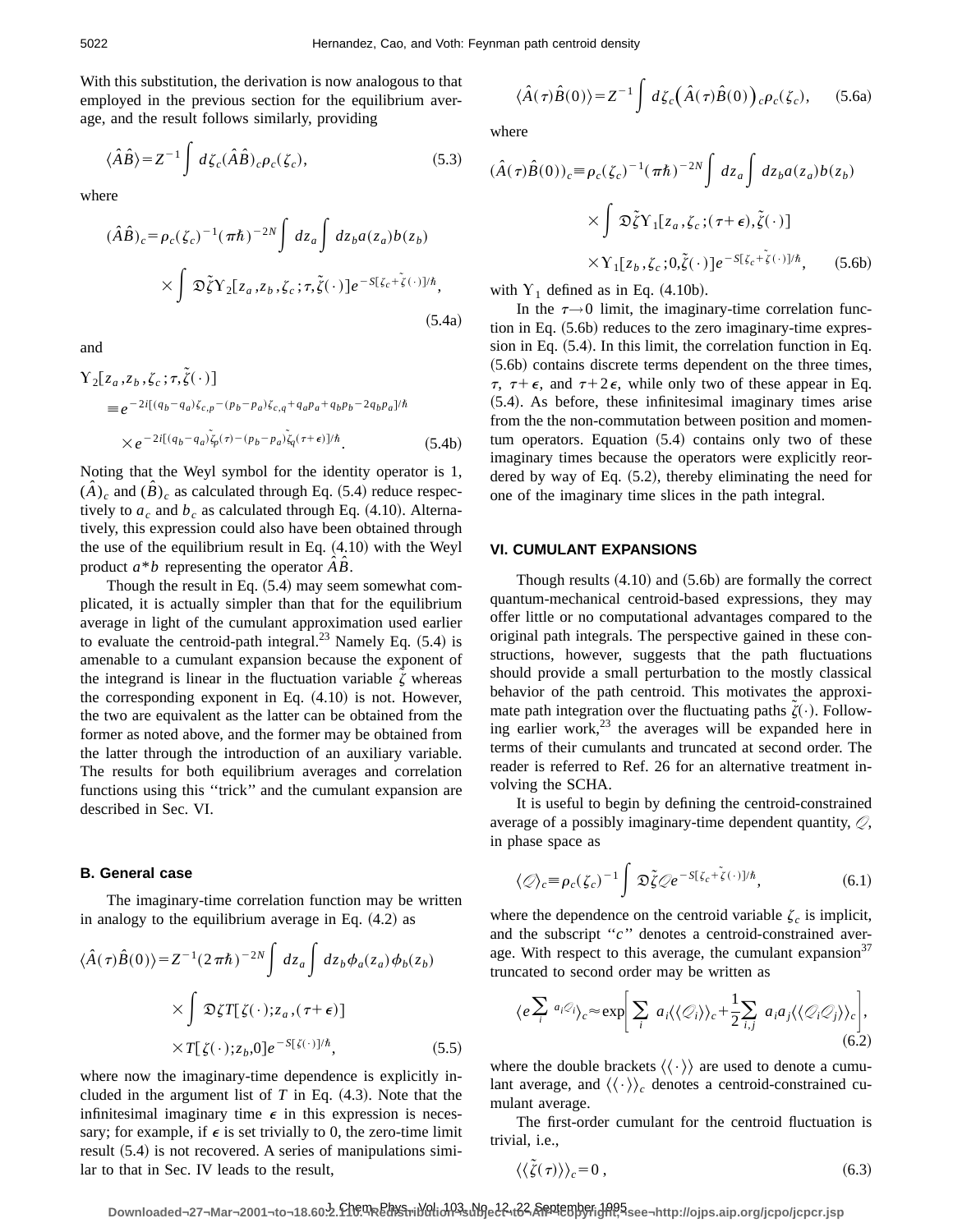which follows from the fact that averages are independent of the imaginary time, and that the centroid-constrained average requires that the integral of the fluctuation over the path is zero. The construction of the cumulant average to second order thus depends only on the second-order cumulant matrix  $C_c(\tau,\zeta_c)$  defined by the matrix elements,

$$
C_c(\tau, \zeta_c)_{i,j} = \langle \langle \tilde{\zeta}'_i(\tau) \tilde{\zeta}'_j(0) \rangle \rangle_c = \langle \tilde{\zeta}'_i(\tau) \tilde{\zeta}'_j(0) \rangle_c, \qquad (6.4)
$$

where

$$
\tilde{\zeta}'(\tau) \equiv \begin{pmatrix} \tilde{\zeta}_p(\tau) \\ \tilde{\zeta}_q(\tau + \epsilon) \end{pmatrix},\tag{6.5}
$$

and the second equality results because the first-order averages in the fluctuations are zero according to Eq.  $(6.3)$ . Note that the definition of  $C_c(\tau,\zeta_c)$  differs from that in Ref. 23 in that the momentum and position terms are now evaluated at infinitesimally different time slices.

### **A. Equilibrium averages**

The equilibrium average in Eq.  $(4.10)$  may be written using the zero time product formula in Eq.  $(5.4)$  by taking one of the operators to be the identity operator. (The corresponding Weyl symbol of the latter is 1.) The equilibrium average may be equivalently written as

$$
a_c(\zeta_c) = (\pi \hbar)^{-2N} \int dz_a a(z_a)
$$
  
 
$$
\times \int dz_b \langle Y_2[z_a, z_b, \zeta_c; \tau, \tilde{\zeta}(\cdot)] \rangle_c.
$$
 (6.6)

Taking advantage of the tensor algebra of the full phase space, the inner integrand of this equation takes the form,

$$
\langle Y_2[z_a, z_b, \zeta_c; \tau, \tilde{\zeta}(\cdot)] \rangle_c
$$
  
=  $e^{-2i[(z_a - z_b)J(z_a - \zeta_c) + 1/2(z_a - z_b)]/[(z_a - z_b)]/\hbar}$   

$$
\times \langle e^{2i(z_a - z_b)\tilde{\zeta}'(\tau)/\hbar} \rangle_c,
$$
 (6.7)

where use is made of the symplectic matrix,

$$
J \equiv \begin{pmatrix} 0 & -I \\ I & 0 \end{pmatrix}, \tag{6.8}
$$

in which *I* is the *N* by *N* identity matrix. Note that the symplectic matrix is anti-Hermitian  $(J^{\dagger}=-J)$  and unitary  $(J^{\dagger}J=1)$ .

A cumulant expansion over the centroid average of the "fluctuation"  $\tilde{\zeta}'(\tau)$  truncated at second-order results in

$$
\langle Y_2[z_a, z_b, \zeta_c; \tau, \tilde{\zeta}(\cdot)] \rangle_c
$$
  
\n
$$
\approx \exp\{-(2/\hbar^2)(z_a - z_b)J[C_c(0,\zeta_c) - (i\hbar/2)|J|]
$$
  
\n
$$
\times J^{\dagger}(z_a - z_b) - (2i/\hbar)(z_a - z_b)J(z_a - \zeta_c)\},
$$
\n(6.9)

where

$$
|J| = \begin{pmatrix} 0 & I \\ I & 0 \end{pmatrix}.
$$
 (6.10)

Gaussian integration over the vector variable  $(z_a - z_b)J$  provides the final result,

$$
a_c(\zeta_c) \approx \det^{-1/2} \{ 2\pi \left[ C_c(0,\zeta_c) - (i\hbar/2) |J| \right] \}
$$
  
 
$$
\times \int d\tilde{\zeta} a(\zeta_c + \tilde{\zeta})
$$
  
 
$$
\times \exp\{-\frac{1}{2}\tilde{\zeta} \left[ C_c(0,\zeta_c) - (i\hbar/2) |J| \right]^{-1} \tilde{\zeta} \}, \quad (6.11)
$$

where the Gaussian fluctuation  $\tilde{\zeta}$  is now a 2*N*-dimensional phase space vector and not a path.

The result in Eq.  $(6.11)$  has the same structure as that obtained in Ref. 23, except for modification of the Gaussian coupling matrix. In addition to the subtle imaginary-time modification in Eq.  $(6.5)$  found in the cumulant matrix  $C_c(0,\zeta_c)$ , there is now an additional term,  $-i\hbar|J|/2$ , which affects only those fluctuations involving  $\hat{q}_i$  and  $\hat{p}_i$  with the same index. This is consistent with the approximation of the previous work in which the non-commutation of position and momentum was not explicitly discussed.

#### **B. Correlation functions**

Though the evaluation of the equilibrium average in Eq.  $(6.6)$  in the previous section was motivated by using the zero time centroid product formula, the result can also be derived directly. Briefly, the form of the equilibrium average amenable to the cumulant expansion may also be derived directly from Eq.  $(4.10)$  by the introduction of an auxiliary variable through the following steps:  $(a)$  multiplication by the identity operator expressed as an integral over a delta function whose argument is either of the terms in the exponent in  $Y_1$ [in Eq.  $(4.10b)$ ,  $(b)$  subsequent Fourier representation of the delta function, and (c) Gaussian integration over a transformed variable. Similarly, the product centroid symbol  $(5.6b)$  may be rewritten with respect to not one but two auxiliary variables as,

$$
(\hat{A}(\tau)\hat{B}(0))_c \equiv (\pi\hbar)^{-4N} \int dz_a \int dz_b a(z_a) b(z_b) \int dz'_a
$$

$$
\times \int dz'_b \langle Y_2[z_a, z'_a, \zeta_c; (\tau + \epsilon), \tilde{\zeta}(\cdot)]
$$

$$
\times Y_2[z_b, z'_a, \zeta_c; 0, \tilde{\zeta}(\cdot)] \rangle_c.
$$
(6.12)

Evaluating the integrand of Eq.  $(6.12)$  provides

$$
\langle Y_2[z_a, z'_a, \zeta_c; (\tau + \epsilon), \tilde{\zeta}(\cdot)] Y_2[z_b, z'_a, \zeta_c; 0, \tilde{\zeta}(\cdot)] \rangle_c
$$
  
\n
$$
= e^{-2i[(z_a - z'_a)J(z_a - \zeta_c) + (1/2)(z_a - z'_a)]J|(z_a - z'_a)]/\hbar}
$$
  
\n
$$
\times e^{-2i[(z_b - z'_b)J(z_b - \zeta_c) + (1/2)(z_b - z'_b)]J|(z_b - z'_b)]/\hbar}
$$
  
\n
$$
\times \langle e^{2i\{(z_a - z'_a)J\tilde{\zeta}'(\tau + \epsilon) + (z_b - z'_b)J\tilde{\zeta}'(0)\}} \rangle \wedge_c.
$$
 (6.13)

Once again, a cumulant expansion of the centroidconstrained average, transformation of the integration variables by a simplifying unitary transformation and Gaussian integration—all of which are analogous to the less tedious manipulations performed in the derivation of the equilibrium average—leads to the result,

**Downloaded¬27¬Mar¬2001¬to¬18.60.2.110.¬Redistribution¬subject¬to¬AIP¬copyright,¬see¬http://ojps.aip.org/jcpo/jcpcr.jsp** J. Chem. Phys., Vol. 103, No. 12, 22 September 1995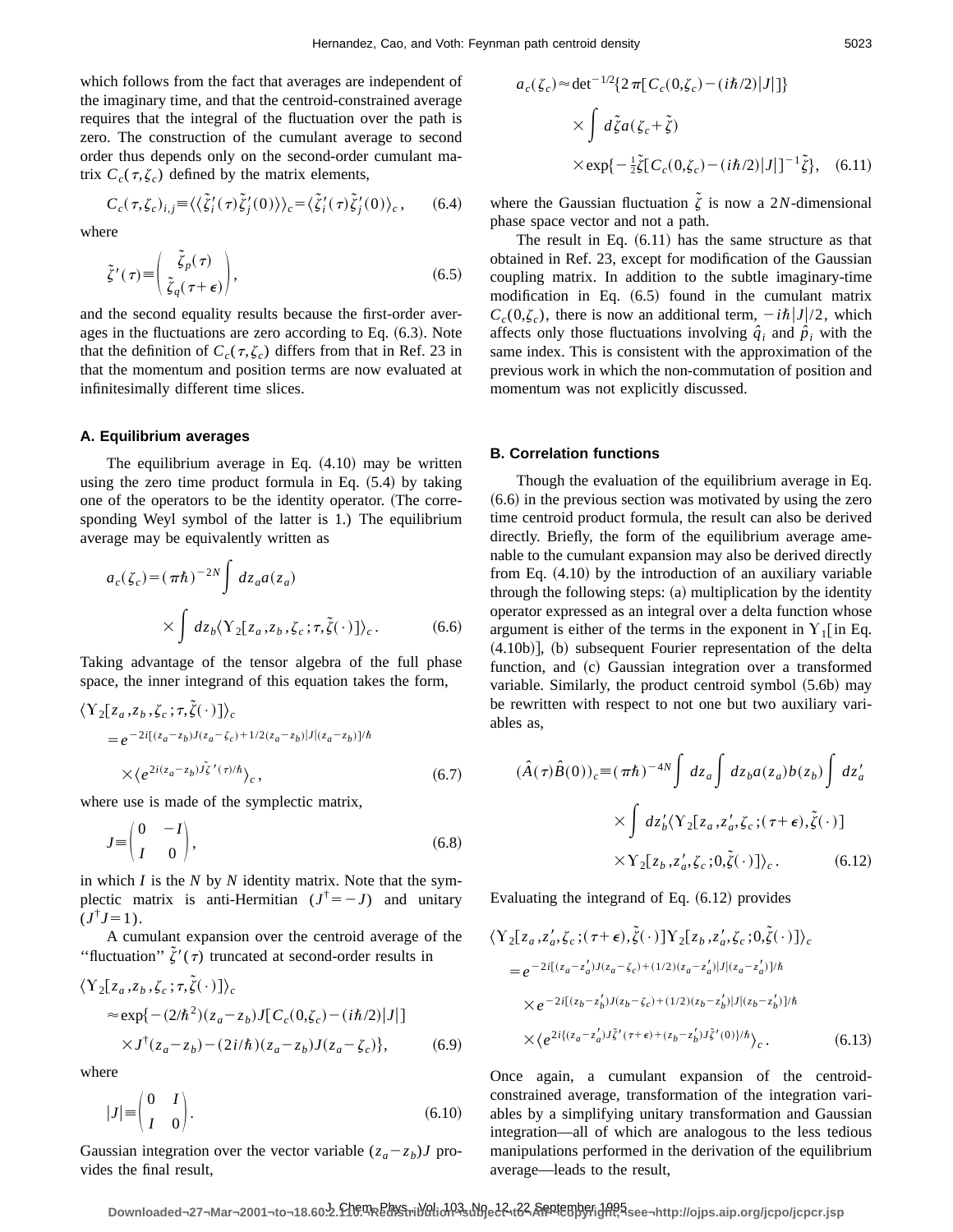$$
(\hat{A}(\tau)\hat{B}(0))_c \approx \det^{-1/2} \{ 4\pi^2 C_c^+(\tau, \zeta_c) C_c^-(\tau, \zeta_c) \}
$$
  
 
$$
\times \int d\tilde{\zeta}_+ \int d\tilde{\zeta}_- a(\zeta_c + \tilde{\zeta}_a) b(\zeta_c + \tilde{\zeta}_b)
$$
  
 
$$
\times e^{-(1/2)\tilde{\zeta}_+ [C_c^+(\tau, \zeta_c)]^{-1} \tilde{\zeta}_+ - (1/2)\tilde{\zeta}_- [C_c^-(\tau, \zeta_c)]^{-1} \tilde{\zeta}_-},
$$
  
(6.14)

where the effective Gaussian path fluctuations,

$$
\tilde{\zeta}_a = \frac{\tilde{\zeta}_+ + \tilde{\zeta}_-}{\sqrt{2}},\tag{6.15a}
$$

$$
\tilde{\zeta}_b = \frac{\tilde{\zeta}_+ - \tilde{\zeta}_-}{\sqrt{2}},\tag{6.15b}
$$

correspond to fluctuations about the centroid  $\zeta_c$  in the symbols *a* and *b*, respectively. The fluctuations  $\tilde{\zeta}_\pm$  are phase space vectors obeying Gaussian statistics through the Gaussian coupling matrix,

$$
C_c^{\pm}(\tau, \zeta_c) \equiv [C_c(0, \zeta_c) - (i\hbar/2)|J|]
$$
  
\n
$$
\pm [C_c(\tau + \epsilon, \zeta_c) - (i\hbar/2)|J|], \qquad (6.16)
$$

which once again differs slightly from that in Ref. 23. As in the previous subsection, the term  $i\hbar$   $J/2$  would be zero if terms of order  $\hbar$  are ignored, as was effectively done in previous work wherein the operators were replaced with the zeroth-order classical—*vis-a-vis* principal—symbols. Since the cumulant expansion does retain terms of order  $\hbar$ , the final results  $(6.11)$  and  $(6.14)$  do retain an order  $\hbar$  correction. Close inspection of Eq.  $(6.16)$  in the  $\tau \rightarrow 0$  limit reveals that  $C_c^-$  would be zero if one did not take proper care of the infinitesimal times included in this expression. The presence of the infinitesimals, however, ensures that the zero-time result of the previous subsection is recovered in this limit.

## **VII. REAL-TIME CORRELATION FUNCTIONS**

As was pointed out in previous work,  $22,23$  the exact realtime centroid-based correlation function may be obtained through the inverse Wick rotation<sup>16,38</sup>—i.e., the analytic continuation,  $\tau \rightarrow it$ —of the imaginary-time correlation function in Eq.  $(5.6)$ . However, the analytic continuation of the centroid-based correlation functions approximated by the cumulant expansion—see, e.g., Eq.  $(6.14)$  or Ref. 23— or the SCHA may lead to inaccuracies at intermediate to long times. A better approach<sup>22,23</sup> may be to express the general imaginary-time correlation functions in terms of a centroid*un*constrained cumulant expansion. This expression, in turn, may be formally continued analytically to real time and evaluated using the centroid molecular dynamics (CMD) approach.22–24 This prescription has been developed previously for configuration space operators, $^{22}$  and in phase space using the arguments of Ref. 23. In this section we rigorously derive the formulas using the arguments employed in the preceding sections.

The general imaginary-time correlation function corresponding to the centroid-based formula in Eq.  $(5.5)$  can be written with respect to the Weyl alternate symbols and the Heisenberg operator matrix elements as

$$
\langle \hat{A}(\tau)\hat{B}(0)\rangle = (2\pi\hbar)^{-2N} \int dz_a \int dz_b \phi_a(z_a) \phi_b(z_b)
$$
  
 
$$
\times \langle T[\zeta(\cdot); z_a, (\tau' + \tau + \epsilon)]
$$
  
 
$$
\times T[\zeta(\cdot); z_b, \tau'] \rangle, \qquad (7.1)
$$

where the general path-integral average is over all paths, i.e.,

$$
\langle \cdots \rangle = \frac{\int \mathfrak{D}\zeta[\cdots]e^{-S[\zeta(\cdot)]/\hbar}}{\int \mathfrak{D}\zeta e^{-S[\zeta(\cdot)]/\hbar}}, \qquad (7.2)
$$

instead of the centroid-constrained average  $\langle \cdots \rangle_c$  defined by Eq.  $(6.1)$ . As in Sec. V B, the general imaginary-time correlation function may be written directly with respect to the Weyl symbols as

$$
\langle \hat{A}(\tau)\hat{B}(0)\rangle = (\pi\hbar)^{-2N} \int dz_a \int dz_b a(z_a) b(z_b)
$$

$$
\times \langle Y_1[z_a, \zeta_c; (\tau + \epsilon), \tilde{\zeta}(\cdot)]
$$

$$
\times Y_1[z_b, \zeta_c; 0, \tilde{\zeta}(\cdot)] \rangle, \tag{7.3}
$$

where the  $Y_1$  function defined in Eq. (4.10b) depends on the path  $\zeta(\cdot)$  through its components  $\zeta_c$  and  $\tilde{\zeta}(\cdot)$ . As before, this expression is not amenable to cumulant expansion because the exponent is non-linear with respect to the path  $\zeta(\cdot)$ . Introduction of auxiliary variables as in Sec. VI B provides the desired form,

$$
\langle \hat{A}(\tau)\hat{B}(0)\rangle = (\pi\hbar)^{-4N} \int dz_a \int dz_b a(z_a) b(z_b) \int dz'_a \int dz'_b
$$
  
 
$$
\times e^{(1/2)(z_a - z'_a)|J|(z_a - z'_a + z_b - z'_b)/\hbar}
$$
  
 
$$
\times \langle e^{2i\{(z_a - z'_a)J\zeta'(\tau + \epsilon) + (z_b - z'_b)J\zeta'(0)\}/\hbar} \rangle, \tag{7.4}
$$

which is analogous to Eqs.  $(6.12)$  and  $(6.13)$ , but with the centroid-based average  $\langle \cdots \rangle_c$  replaced by the general pathintegral average  $\langle \cdots \rangle$ .

The cumulant approximation may now be taken as in Sec. VI providing the result

$$
\langle \hat{A}(\tau)\hat{B}(0)\rangle \approx \det^{-1/2}\{4\pi^2 C_{\delta}^+(\tau)C_{\delta}^-(\tau)\}\times \int d\zeta_+\int d\zeta_- a(\langle \zeta \rangle + \zeta_a) b(\langle \zeta \rangle + \zeta_b)\times e^{-(1/2)\zeta_+[C_{\delta}^+(\tau)]^{-1}\zeta_+ - (1/2)\zeta_-[C_{\delta}^-(\tau)]^{-1}\zeta_-},
$$
\n(7.5)

where  $\{\zeta_a, \zeta_b\}$  are related to  $\zeta_{\pm}$  by the transformation in Eq.  $(6.15)$ . The average  $\langle \zeta \rangle$  in the argument of the symbols originates from the first-order cumulant term which was zero in the earlier derivation. The generalized coupling matrices are here defined as,

$$
C_{\delta}^{\pm}(\tau)\equiv[C_{\delta}(0)-(i\hbar/2)|J|\pm[C_{\delta}(\tau+\epsilon)-(i\hbar/2)|J|],\tag{7.6a}
$$

where the second-order cumulant matrix  $C_{\delta}(\tau)$  is defined by its matrix elements,

$$
C_{\delta}(\tau)_{i,j} = \langle \zeta_i'(\tau) \zeta_j'(0) \rangle - \langle \zeta_i'(\tau) \rangle \langle \zeta_j'(0) \rangle, \tag{7.6b}
$$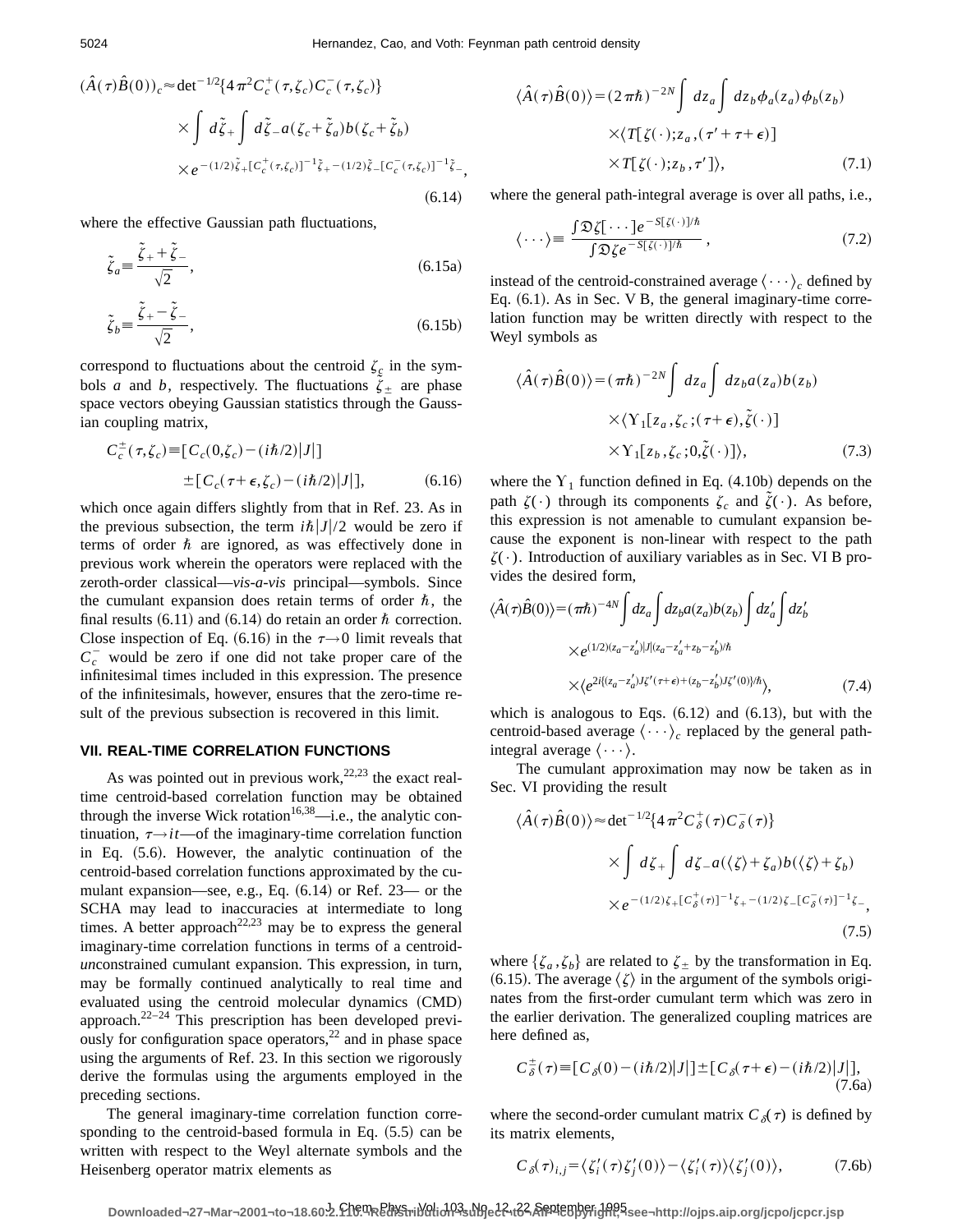in which the  $\zeta'$  are related to  $\zeta$  by the transformation in Eq.  $(6.5)$ . Note that these formulas do reduce to the centroid formulas in the earlier sections upon replacement of the general path-integral average with the centroid-based average.

The real-time correlation function may now be obtained by analytic continuation of Eq.  $(7.5)$ . Since the only time dependence is to be found in the cumulant matrices, this can be performed formally by the change of variables,  $\tau \rightarrow it$ . Thus an arbitrary correlation function may be obtained after one calculates the second order correlation function  $C_{\delta}(t)$ . In practice, the elements of this correlation function matrix are obtained using the CMD method.<sup>22–24,39</sup> Note also, that this algorithm is not unrelated to the previous sections as the CMD method implicitly assumes that an average may be written as in Eq.  $(2.5)$ .

## **VIII. CONCLUDING REMARKS**

In light of the present work, the previous development<sup>23</sup> of the phase space centroid formalism may be interpreted either as (a) a "rigorous" derivation of the formulation in which operator non-commutativity is not explicitly addressed, or (b) a heuristic derivation of the cumulant formulas which implicitly includes the non-commutativity of the position and momentum operators through a *q*-before-*p* or  $p$ -before- $q$  symbol. The first interpretation  $(a)$  suggested the use of the Weyl analysis used in this work to generalize the rigorous formulation of the phase space theory. As such it is the interpretation which has been generally adopted throughout this work.

Under the second interpretation  $(b)$ , it was heretofore necessary to interpret the cumulant-based formulas in a prescribed way in order to include the non-commutativity. Upon using the cumulant approximation, the centroid symbols which result are all simply Gaussian averages. Since the Gaussian average of an arbitrary product of operators can be written as a sum of terms, all of which involve only products of pairs of operators, then the final result can be written explicitly in terms of matrix elements of the cumulant matrix  $C_c$  defined by Eq.  $(6.4)$ . If one takes care in retaining the order of the operators when this is performed, then the final results will inherit the correct non-commutative structure found in  $C_c$ . Thus this intuitive approach will provide the results of this paper under the cumulant approximation for those operators which can be written as polynomials in position and momentum. However, the present work provides a formally correct expression which can be evaluated explicitly as written, and which can be used for operators of arbitrary structure.

Though one may be tempted to define the product of centroid symbols using the centroid symbol for the product of the corresponding operators as in Eq.  $(5.4)$ , e.g.,

$$
a_c \star b_c \equiv (\hat{A}\hat{B})_c, \tag{8.1}
$$

this would be premature here, because the RHS is not explicitly defined in terms of the centroid symbols,  $a_c$  and  $b_c$ . Moreover, it is not clear if the RHS product rule is associative. Thus as remarked earlier, Eq.  $(5.4)$  provides the  $\star$ -product rule only when two operators appear within a trace. Nonetheless, we are currently working on this issue, as well as studying the algebraic properties of the centroid symbols under various orders of the cumulant expansion.

Note that the above discussion is not just an ''academic'' exercise, as a well-defined algebraic structure for the centroid symbols is the first step towards understanding the transformation properties of the centroid-based phase space traces. This, in turn, should provide a deeper understanding of the phase space coordinate dependence of such formulas, and provide a means of obtaining general variational formulas. For example, though the use of the centroid density in reaction rate theory has already provided intriguing agreement with exact results,  $40-43$  its use in quantum variational transition state theories is not on a firm footing because, for example, one is unsure if there rigorously exists a pseudoclassical Hamiltonian corresponding to the centroid quantum dynamics. An understanding of the transformation properties of the centroid density could afford us an implicit understanding of the centroid dynamics—without recourse to the precise form of the pseudo-classical centroid Hamiltonian —and thereby lead to a better understanding of the centroid variational rate theories. Generally, this could also lead to a more complete and satisfying derivation of CMD<sup>39,22,24</sup> with the effective potential, defined as the free energy of the centroid density, acting as a true ''propagator'' for the centroid symbol. Work on this and other issues is in progress.

### **ACKNOWLEDGMENTS**

This research was supported by the National Science Foundation through a Presidential Young Investigator Award (CHE-9158079) and by a David and Lucile Packard Fellowship in Science and Engineering.

- $^{1}$ E. P. Wigner, Phys. Rev. 40, 749 (1932).
- $2$ E. P. Wigner, Z. Phys. Chem. B 19, 203 (1932).
- <sup>3</sup>M. Hillery, R. F. O'Connell, M. O. Scully, and E. P. Wigner, Phys. Rev. **106.** 121 (1984).
- <sup>4</sup>H. Weyl, Z. Phys. **46**, 1 (1927).
- <sup>5</sup> J. E. Moyal, Proc. Cambridge Philos. Soc. 45, 99 (1949).
- $6$ W. H. Miller, J. Chem. Phys. 61, 4301 (1974).
- 7S. Chapman, B. C. Garrett, and W. H. Miller, J. Chem. Phys. **63**, 2710  $(1975).$
- <sup>8</sup> E. J. Heller, J. Chem. Phys. **62**, 1544 (1975).
- $^{9}$ G. Torres-Vega and J. H. Frederick, J. Chem. Phys. **98**, 3103 (1993).
- 10R. P. Feynman and A. R. Hibbs, *Quantum Mechanics and Path Integrals* (McGraw-Hill, New York, 1965), Chaps. 10 and 11.
- $11$  D. Chandler and P. G. Wolynes, J. Chem. Phys. **74**, 4078  $(1981)$ .
- $12$  B. J. Berne and D. Thirumalai, Ann. Rev. Phys. Chem. **41**, 839 (1990).
- <sup>13</sup> D. L. Freeman and J. D. Doll, Adv. Chem. Phys. **70**, 139 (1988).
- $14$  J. D. Doll and D. L. Freeman, Adv. Chem. Phys. **73**, 289  $(1989)$ .
- <sup>15</sup>*Quantum Simulations of Condensed Matter Phenomena*, edited by J. D. Doll and J. E. Gubernatis (World Scientific, Singapore, 1990).
- 16D. Chandler, in *Liquides, Cristallisation et Transition Vitreuse, Les Houches*, edited by D. Levesque, J. P. Hansen, and J. Zinn-Justin (Elsevier, New York, 1991).
- <sup>17</sup>R. P. Feynman and H. Kleinert, Phys. Rev. A 34, 5080 (1986).
- <sup>18</sup>R. Giachetti and V. Tognetti, Phys. Rev. Lett. **55**, 912 (1985); Phys. Rev. B **33**, 7647 (1986).
- <sup>19</sup>W. Janke and H. Kleinert, Chem. Phys. Lett. **137**, 162 (1987).
- <sup>20</sup> J. Cao and B. J. Berne, J. Chem. Phys. **95**, 7531 (1990).
- <sup>21</sup> J. Cao and G. A. Voth, J. Chem. Phys. **100**, 5093 (1994).
- <sup>22</sup> J. Cao and G. A. Voth, J. Chem. Phys. **100**, 5106 (1994).
- <sup>23</sup> J. Cao and G. A. Voth, J. Chem. Phys. **101**, 6157 (1994).
- <sup>24</sup> J. Cao and G. A. Voth, J. Chem. Phys. **101**, 6168 (1994).
- <sup>25</sup> J. Cao and G. A. Voth, J. Chem. Phys. **101**, 6184 (1994).